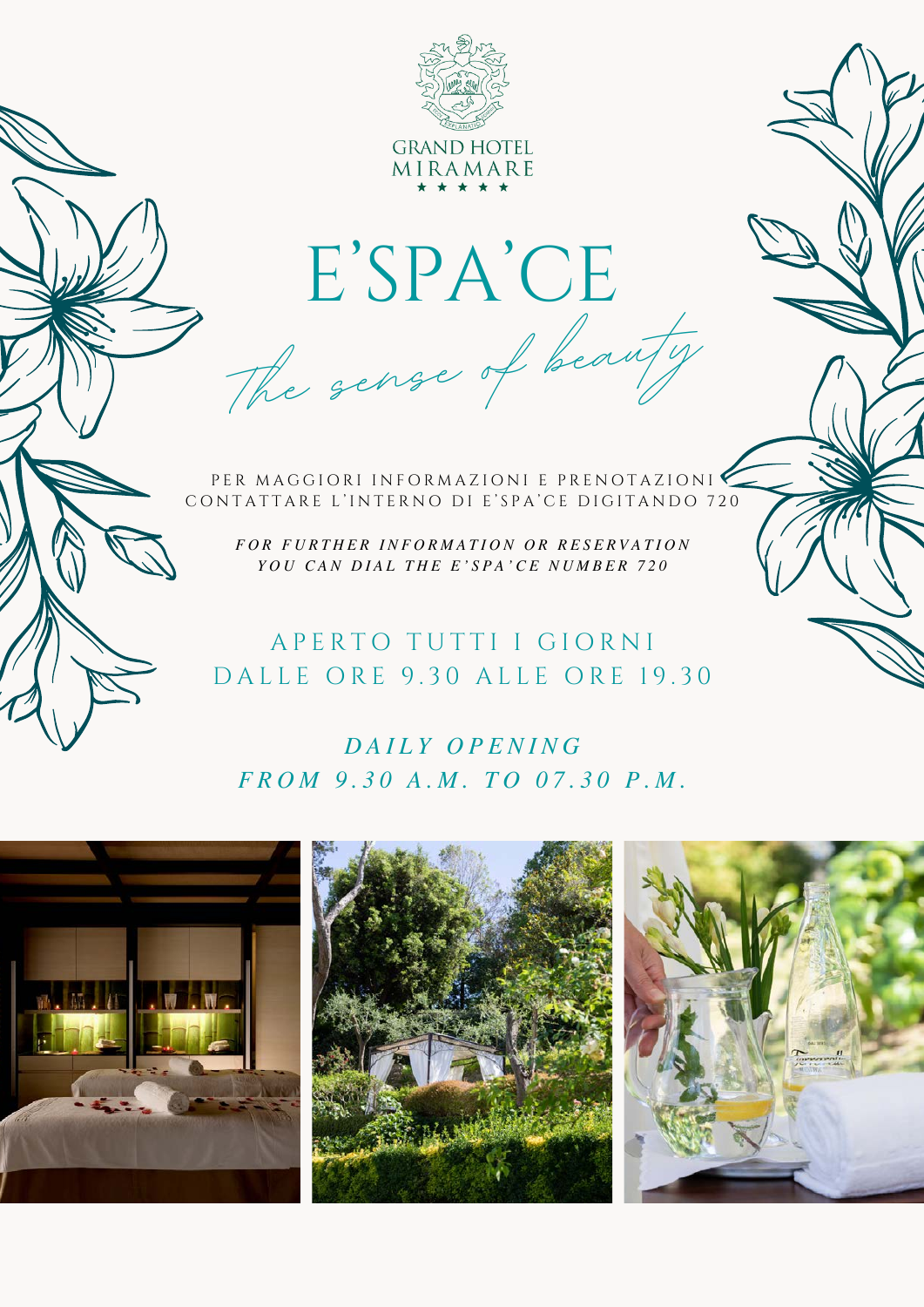## **ESSENTIAL BEAUTY**

#### **30 min. | 80 €** Beauty enhancer

Questo trattamento express inonda la pelle di principi attivi ultra concentrati per un risultato istantaneo. La pelle è rilassata, luminosa e ritrova la sua bellezza originaria. *This treatment fills the skin with concentrated active ingredients providing instant visible results.*

*The skin is left relaxed, radiant and recovers its original beauty.*

*blackheads. The skin is more oxygenated, velvety to the touch and invigorated.*

## Hydra mineral

**50 min. | 120 €**

Questo trattamento ridona vitalità alle pelli più disidratate e devitalizzate. Principi attivi idratanti, minerali marini e oligo elementi infondono l'epidermide durante tutto il trattamento. Risultati: la pelle è rimpolpata e piena di salute.

*This treatment brings new life to the most dehydrated and devitalized skin. Moisturizing active ingredients, minerals and marine trace elements infuse the epidermis throughout the treatment. Results: the skin is plumped up and full of health.*

## Infinite gentleness

**50 min. | 120 €**

Bagno di morbidezza e comfort per tutte le pelli sensibili e reattive. Questo trattamento è una delicata parentesi per lenire il disagio della pelle, ridurre gli arrossamenti e proteggerla.

*Gentle Bath for all sensitive and irritable skins. This treatment is a delicate parenthesis to soothe discomforts of the skin reduce redness and protect.*

## Face cleaning

**50 min. | 100 €**

Trattamento essenziale che permette di purificare e rigenerare i tessuti cutanei. Gli esfolianti delicati ed il calore del vaporizzatore favoriscono l'eliminazione delle impurità e i punti neri. La pelle risulta più ossigenata, vellutata al tatto e rinvigorita. *Essential treatment to purify and regenerate skin. The delicate exfoliators and the heat of the vaporizer favor the elimination of impurities and*

# **ANTI-AGE & RADIANCE**

#### Absolute youth **60 min. | 130 €**

Una nuovissima e intensa soluzione anti-age per combattere rughe e favorire il rilassamento cutaneo. La sua azione rimpolpante e levigante riduce visibilmente i segni del tempo. Un massaggio ristrutturante e personalizzato riempie le rughe e ridona un viso rilassato. Risultati: il viso recupera la sua giovinezza originale.

*An all new and intensive anti-ageing solution to combat wrinkles and sagginess. Its fi lling and smoothing action visibly reduces the signs of ageing.*

*Using customized restructuring massage, the features are given a relaxed look and wrinkles are plumped. Results: in the face recovering its original youth.*

#### Lift & firm **60 min. | 130 €**

Ideale per tutte le pelli che necessitano compattezza. Questo trattamento completo aiuta la pelle a recuperare tonicità ed elasticità. Nel cuore di questo trattamento una combinazione unica di principi attivi all'avanguardia nelle competenze marine e scientifiche, nonché nelle tecniche manuali e antirughe e rassodanti. Obiettivi: ristrutturare e ridisegnare l'ovale del viso.

*Ideal for all skins that need toning. This comprehensive treatment helps skin recover tone and elasticity.*

*In the heart of this treatment a unique combination of active ingredients at the forefront of the marine and scientifi c expertise as well as anti-wrinkle*

*and firming manual techniques are used. Objectives being to restructure and reshape the face.*

## Radiance energy

#### **50 min. | 120 €**

Vero concentrato di minerali marini, oligoelementi e vitamine delle "super alghe". Questo trattamento energizzante è un amplificatore di luminosità per cancellare i segni della stanchezza. L'incarnato è fresco, roseo, la pelle è luminosa e riposata.

*A real concentrate of marine minerals, trace elements and vitamins from "super seaweeds".*

*This energizing treatment is a radiance booster to erase signs of fatigue. Leaves the complexion fresh and rosy, the skin luminous and rested.*

## Eye lift expert

### **30 min. | 75 €**

Questo trattamento ultra mirato ridensifica intensivamente il contorno occhi, proteggendo dall'invecchiamento prematuro. Un autentico booster per le cellule, attiva la microcircolazione e decongestiona istantaneamente assicurando uno sguardo luminoso.

Movimenti studiati che ridonano compattezza e tonicità alle palpebre.

*This dedicated treatment instantly plumps the eye contour and protects from premature ageing. Real cell booster activates microcirculation and has an immediate decongestive effect. The specifi cs manipulation lifts the features and restores firmness to the eyelids*.

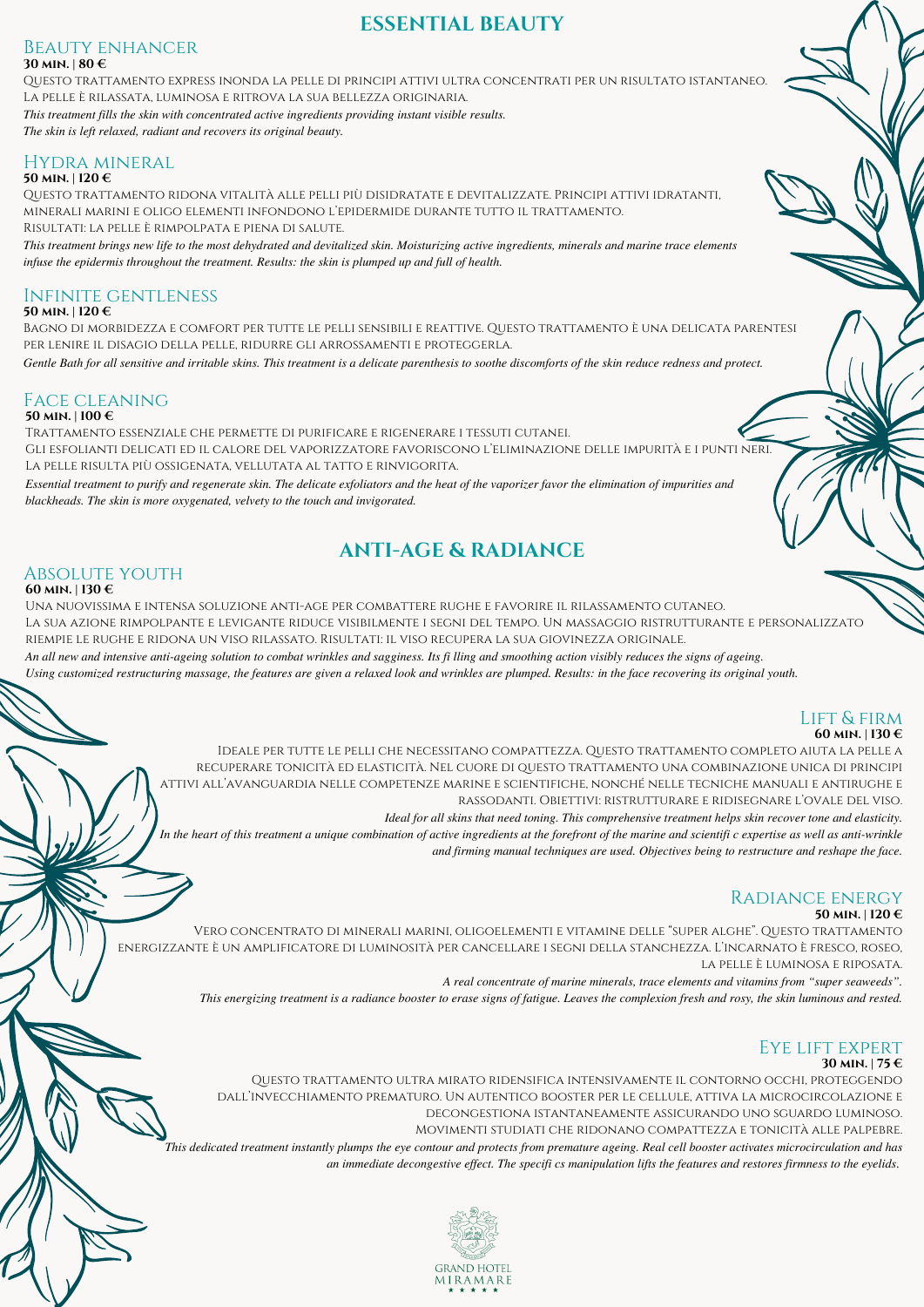## **80 min. | 180 €** Ocean Secrets extraordinary - Luxury Anti-Age

Nel cuore di questo trattamento, un massaggio esclusivo che scolpisce i contorni del viso e distende i tratti. Un vero e proprio lifting manuale, con movimenti tecnici rilassa e rimodella l'architettura naturale della pelle. Il viso è riscolpito, la pelle è liscia e luminosa.

*This facial is composed of a signature massage that sculpts the contours of the face & tightens the skin. True manual lifting, it combines deep relaxing massages with technical movements to remodel the skin's natural architecture. The face is re-sculpted, the skin is smooth and bright.*

## **FOR MEN**

Altri trattamenti adeguati per l'uomo *OTHER TREATMENTS IN THE PRICE LIST SUITABLE FOR MEN*

## Facial oxygen booster

#### **50 min. | 110 €**

Trattamento hi-tech che combina prestazioni e relax per un risultato efficace al 100% . Risultati: pelle compatta, tonica e rigenerata. Grazie al massaggio specifico la pelle ritrova equilibrio e vitalità in 50 minuti. *This high-tech treatment combines performance and relaxation for a result that is 100% effective. Resulting in replenished, toned and firm skin which is fully energized in 50 minutes.*

## Back relax

### **50 min. | 110 €**

Un trattamento specifico per la schiena, spesso negli uomini sottoposta a maggiori carichi, abbina al massaggio un esfoliazione profonda ed un impacco di alghe marine. Attenua le tensioni accumulate e dona all'intero corpo una sensazione di benessere e rilassamento.

*A specific treatment for men who suffer from back problems this treatment combines massage, deep exfoliation and a seaweed back wrap. Accumulated tensions disappear and the body regains a feeling of well-being and relaxation.*

# **RITUALS**

## Intensive Revitalization " Miramare "

#### **90 min. | 180 €**

Trattamento universale viso e corpo per una pelle magnifica e per istanti di sublime abbandono. Terapia minerale che lotta contro lo stress, la tensione muscolare e la stanchezza. Gesti avvolgenti per una esfoliazione rimineralizzante conferiranno alla vostra pelle una setosità straordinaria.

Un massaggio esclusivo avvolgerà tutto il corpo per un relax immediato ed i preziosi principi attivi marini ridaranno al viso luminosità e compattezza per una bellezza senza tempo.

*Universal face and body treatment for magnificent skin and moments of sublime abandon. Mineral therapy that fights against stress, muscle tension and fatigue. Enveloping gestures for a remineralizing exfoliation gives your skin an extraordinary silkiness.*

*The exclusive massage will envelop the body for immediate relaxation and precious marine items will restore brightness and compactness to the face for a timeless beauty.*

#### Ritual Polynesia - A relaxing journey **90 min. | 180 €**

#### Dopo un'esfoliazione con polpa di cocco, immergetevi nel cuore della laguna per un avvolgimento inebriante all'aroma di Tiarè. Le pressioni lente ed armoniose del massaggio coccolano e sublimano la pelle. *After an exfoliation with coconut pulp, dive into the heart of the lagoon with a wrap with Tiare scents. The slow and harmonious massage pressure pampers you and rejuvenates the skin.*

## **MASSAGGI / MASSAGES**

## Massaggio Tradizionale - traditional massage

#### **50 min. | 125 € 80 min. | 190 €**

Massaggio rilassante per ridurre lo stress e promuovere un profondo senso di benessere. *A relaxing full body massage designed to reduce stress and promote a sense of wellbeing.*

## Massaggio Aromaterapico - Aromatherapy Massage

## **50 min. | 130 €**

**80 min. | 195 €**

Stimola i sensi e lascia lo stress alle spalle grazie alla sinergia di oli essenziali e manovre avvolgenti con effetto stimolante, rilassante e nutriente.

> *Stimulates the senses and leaves stress behind thanks to the synergy of essential oils and enveloping maneuvers with a stimulating, relaxing and nourishing effect.*

#### Massaggio decontratturante profondo - Muscle melt massage **50 min. | 135 € 80 min. | 200 €**

Massaggio profondo per sciogliere le tensioni e le contratture muscolari. Agisce su tutto il corpo sia a livello muscolare che circolatorio. *A deep massage that allows you to release tension and muscles contractures. It relaxes the whole body and improves not only muscles tone but also circulation.*

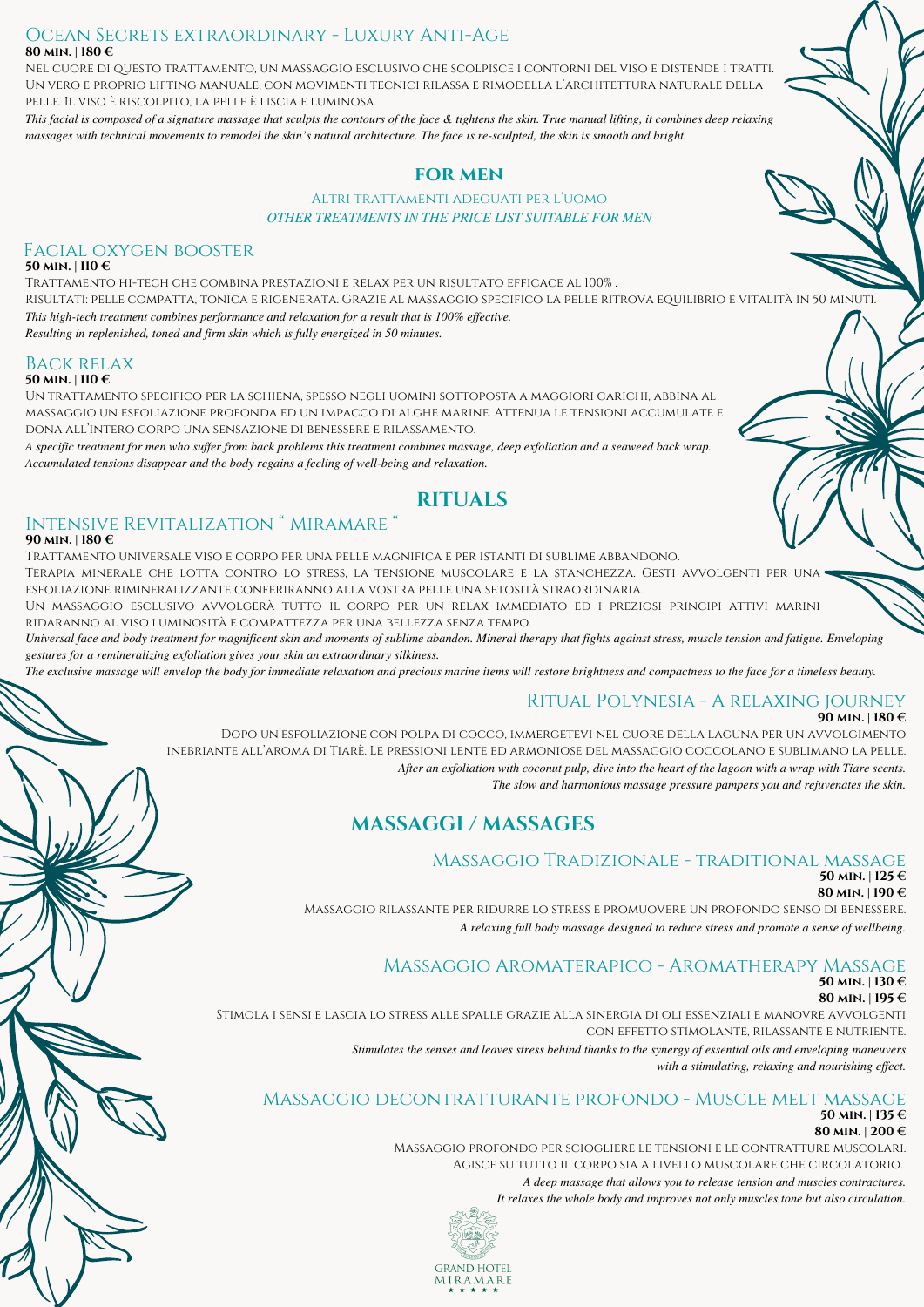#### **50 min. | 125 € 80 min. | 190 €** Massaggio Linfodrenante - Lymphatic drainage massage

Massaggio dedicato alla stimolazione della circolazione linfatica, aiuta a drenare i liquidi ed eliminare le tossine grazie a lente e leggere pressioni manuali che agiscono direttamente sulle ghiandole linfatiche. *Stimulating massage of the lymphatic circulation, it helps drain fluid and remove toxins through slow and light specific movements on lymphatic glands.*

#### Massaggio lifting viso - Face lift massage **20 min. | 60 €**

Tecnica esclusiva di massaggio che migliora visibilmente la bellezza del viso. Dona tono e riduce le rughe con un effetto duraturo nel tempo.

*Unique exclusive massage technique. It helps tone and visibly reduce wrinkles with a long-lasting effect resulting in a fresh glowing look.*

### Sollievo schiena, collo e spalle - Back, neck and shoulder relief **30 min. | 80 €**

Manovre decontratturanti per riattivare i centri nervosi e sciogliere le tensioni presenti su schiena collo e spalle derivanti dallo stress.

*Decontracting maneuvers to reactivate the nerve centers and dissolve the tensions in the back, neck and shoulders deriving mainly from stress.*

## Riflessologia plantare - Reflexology

**40 min. | 100 €**

Tecniche di pressioni che riattivano la circolazione sanguigna, linfatica ed energetica, equilibrano le funzioni ormonali stimola e rilassa il sistema nervoso.

*Pressure techniques that reactivate the lymphatic and energetic circulation, balances hormonal functions, stimulates and relaxes the nervous system.*

## Massaggio in giardino - Garden massage

Recupera le tue energie con un massaggio nel verde dei giardini privati del "Grand Hotel Miramare". Scegli il massaggio che preferisci.

*Recover your energy with a massage in the green of the private gardens of the "Grand Hotel Miramare". Select the massage of your choice.*

## **SLIMMING**

## Express slimming

#### **30 min. | 80 €**

Delle perle inedite che rotolano e si sciolgono sulla pelle per consegnare il loro prezioso contenuto a pancia e cosce, per affi nare visibilmente la silhouette fi n dal primo trattamento.

*Unique pearls that roll and dissolve on the skin to deliver their precious contents on the stomach & thighs to visibly refi ne the silhouette from the 1st treatment.*

### Marine slimming

#### **60 min. | 120 €**

Il corpo è generosamente esfoliato e ricoperto dalle alghe della Bretagna note per il loro potere snellente. Minerali e oligoelementi attivano il meccanismo di smaltimento, la silhouette si affi na visibilmente. . *The body is generously exfoliated and covered in Laminaria seaweed from Brittany, famous for their slimming power. Minerals and essential oils boost the body's metabolism resulting in a visibly slimmer figure.*

#### Cellulite [3D] **60 min. | 120 €**

Questo trattamento affronta una nuova tecnicità: moltitudine di principi attivi marini associati ad una maschera stimolante ed un massaggio profondo dei tessuti adiposi per combattere i 3 tipi di inestetismi della cellulite.. *This treatment consists of a new technique: a multitude of marine active ingredients are combined to form a stimulating mask and along*

**FIRMNESS / DETOX & DRAINAGE**

## Body detox ritual **60 min. | 120 €**

### **90 min. | 180 €**

Dopo una esfoliazione energizzante, un concentrato di ingredienti marini viene applicato su tutto il corpo con delle tecniche di massaggio specifiche. Segue una fase detossinazione profonda per stimolare le funzioni di eliminazione e drenaggio del corpo.

*After an invigorating scrub, a concentrate of marine ingredients is applied with detox specific gestures.*

*A phase of deep detoxifi cation follows to stimulate elimination functions and drain the body.*

*with a deep massage of the adipose tissues together fight all 3 types of cellulite.*

#### Lighter legs **30 min. | 75 €**

Trattamento "effetto freschezza" per restituire un piacevole senso di leggerezza a gambe stanche e pesanti. *A refreshing treatment that relaxes and relieves tired and heavy legs.*

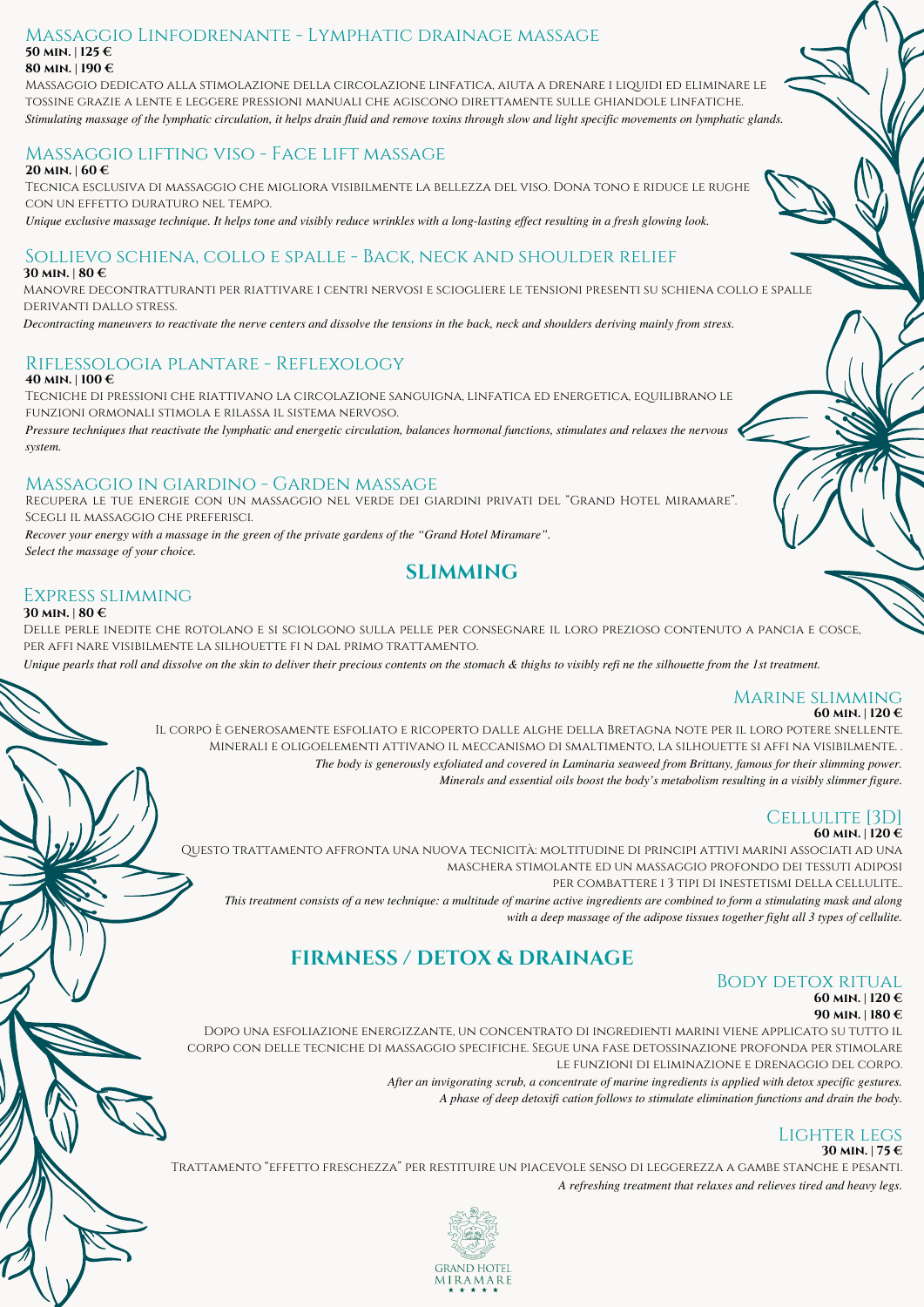### **60 min. | 120 €** Firming perfection

Esfoliazione energizzante, maschera rassodante e massaggio tonificante, si uniscono per preservare la tonicità della pelle soprattutto dopo una perdita di peso o dopo una gravidanza.

Risultati: pelle compatta e silhouette ridisegnata.

*A tonic exfoliation, a firming body mask and a specifi c massage to preserve the skin's firmness after maternity or loss of weight. Results: the skin is firm and the figure sculpted.*

## PERFECTION BUST

### **45 min. | 90 €**

Un trattamento delicato alla bellezza del busto. Questa zona fragile viene delicatamente esfoliata e poi modellata grazie alla maschera e al massaggio rassodante. Il busto e la scollatura sono sublimati, riacquistano compattezza e tono.

*A treatment dedicated to the beauty of the bust. The bust area is delicately exfoliated and then re-galvanized thanks to the mask and the firming massage used during the treatment. The bust and décolleté are rejuvenated, regaining firmness and tone.*

# Cristalli marini scrub

## **45 min. | 90 €**

Questo trattamento rimuove efficacemente le cellule morte e le impurità per preparare la pelle e ridarle morbidezza, elasticità e splendore grazie a cristalli marini, oli essenziali, vitamine e minerali. Pelle incredibilmente più vellutata con l'applicazione della crema specifica per proteggere e rafforzare la barriera cutanea. *This treatment removes dead cells and impurities to prepare the skin and restore softness, elasticity and radiance thanks to marine crystals, essential oils, vitamins and minerals. Incredibly smoother skin with the application of a specific cream to protect and strengthen the skin barrier.*

# **TRATTAMENTI DI BELLEZZA / BEAUTY TREATMENTS**

## Benessere Mani e Piedi / Hands & Feet Beauty

| Manicure / Manicure                                             | $\epsilon$ 55 |
|-----------------------------------------------------------------|---------------|
| PEDICURE / PEDICURE                                             | $\epsilon$ 75 |
| Trattamento mani anti-age / Anti-ageing hand treatment 25 min.  | $\epsilon$ 35 |
| Trattamento piedi nutriente / Nourishing foot treatment 40 min. | $\epsilon$ 45 |
| CAMBIO SMALTO MANI O PIEDI / POLISH CHANGE FOR HANDS OR FEET    | $\epsilon$ 25 |
| Smalto semi-permanente / Semi-permanent polish                  | $\epsilon$ 40 |
| RIMOZIONE SEMIPERMANENTE / SEMI PERMANENT REMOVAL               | $\epsilon$ 25 |
|                                                                 |               |

## Trucco / Make-Up

|                                                                        |                         | ------           |
|------------------------------------------------------------------------|-------------------------|------------------|
| TRUCCO GIORNO / DAY MAKE-UP                                            | € 65                    | EPILAZION        |
| Trucco sera / Evening make-up                                          | € 80                    | <b>COLORE SO</b> |
| Trucco sposa / Bridal make-up                                          | FROM $\in$ 190 COLORE C |                  |
| Prova trucco sposa / Bridal make-up trial $\text{ FROM} \in \text{80}$ |                         |                  |

## Ciglia e Sopracciglia / Eyelashes and Eyebrows

| $\epsilon$ 65 | Epilazione sopracciglia / Eyebrow shaping   | $FROM \in 15$ |
|---------------|---------------------------------------------|---------------|
| €80           | Colore sopracciglia / Eyebrow tint          | $\epsilon$ 25 |
|               | $FROM \in 190$ Colore ciglia / Eyelash tint | $\epsilon$ 25 |
| F P Q U Q Q Q |                                             |               |

# **EPILAZIONE E DEPILAZIONE / HAIR REMOVAL**

| €15                                                 | SCHIENA-PETTO / BACK-BUST                  | $\epsilon$ 45 |
|-----------------------------------------------------|--------------------------------------------|---------------|
| $\epsilon$ 20                                       | BRACCIA INTERE / FULL ARMS                 | $\epsilon$ 45 |
| $\epsilon$ 25                                       | PARZIALE BRACCIA / HALF ARMS $\epsilon$ 30 |               |
| $\epsilon$ 25                                       | Gambe intere / Full legs                   | € 60          |
| Inguine brasiliana / Brazilian Bikini $\epsilon$ 45 | PARZIALE GAMBE / HALF LEGS                 | $\epsilon$ 40 |
|                                                     |                                            |               |

# **SERVIZI CAPELLI / HAIR SERVICES**

| SHAMPO & PIEGA DONNA / SHAMPOO & STYLE                                                     | € 60                    |
|--------------------------------------------------------------------------------------------|-------------------------|
| SHAMPO & PIEGA CAPELLI MEDI E LUNGHI / SHAMPOO & STYLE FOR SHOULDER LENGTH AND LONGER HAIR | $\epsilon$ 80           |
| Shampo & Piega capelli con extension / Shampoo & style for hair with extensions            | $FROM \text{ } \in 100$ |
| Taglio & piega donna / Women's cut and style                                               | $FROM \in 100$          |
| Taglio uomo / Men's cut                                                                    | $\epsilon$ 40           |
| TAGLIO RAGAZZO / BOY'S CUT                                                                 | $\epsilon$ 30           |
| TRATTAMENTO CON MASCHERA SPECIFI CA / TREATMENT WITH A SPECIFI C MASK                      | $\epsilon$ 20           |
| SEMPLICE ACCONCIATURA / SIMPLE UP-DO                                                       | $\epsilon$ 90           |
| ACCONCIATURA SPOSA / BRIDAL HAIR                                                           | $FROM \text{ } \in 190$ |
|                                                                                            |                         |

## **COLOR (style not included)**

| COLORE COMPLETO CAPELLI / FULL HEAD COLOR<br>COLORE RADICE / ROOT RETOUCH                                       | $FROM \in 60$<br>€ 50 |
|-----------------------------------------------------------------------------------------------------------------|-----------------------|
| COLORE COMPLETO DELLE PUNTE / FULL HIGHLIGHTS<br>COLORE PARZIALE DELLE PUNTE / PARTIAL HIGHLIGHTS FROM $\in 60$ | $FROM \in 90$         |
|                                                                                                                 |                       |